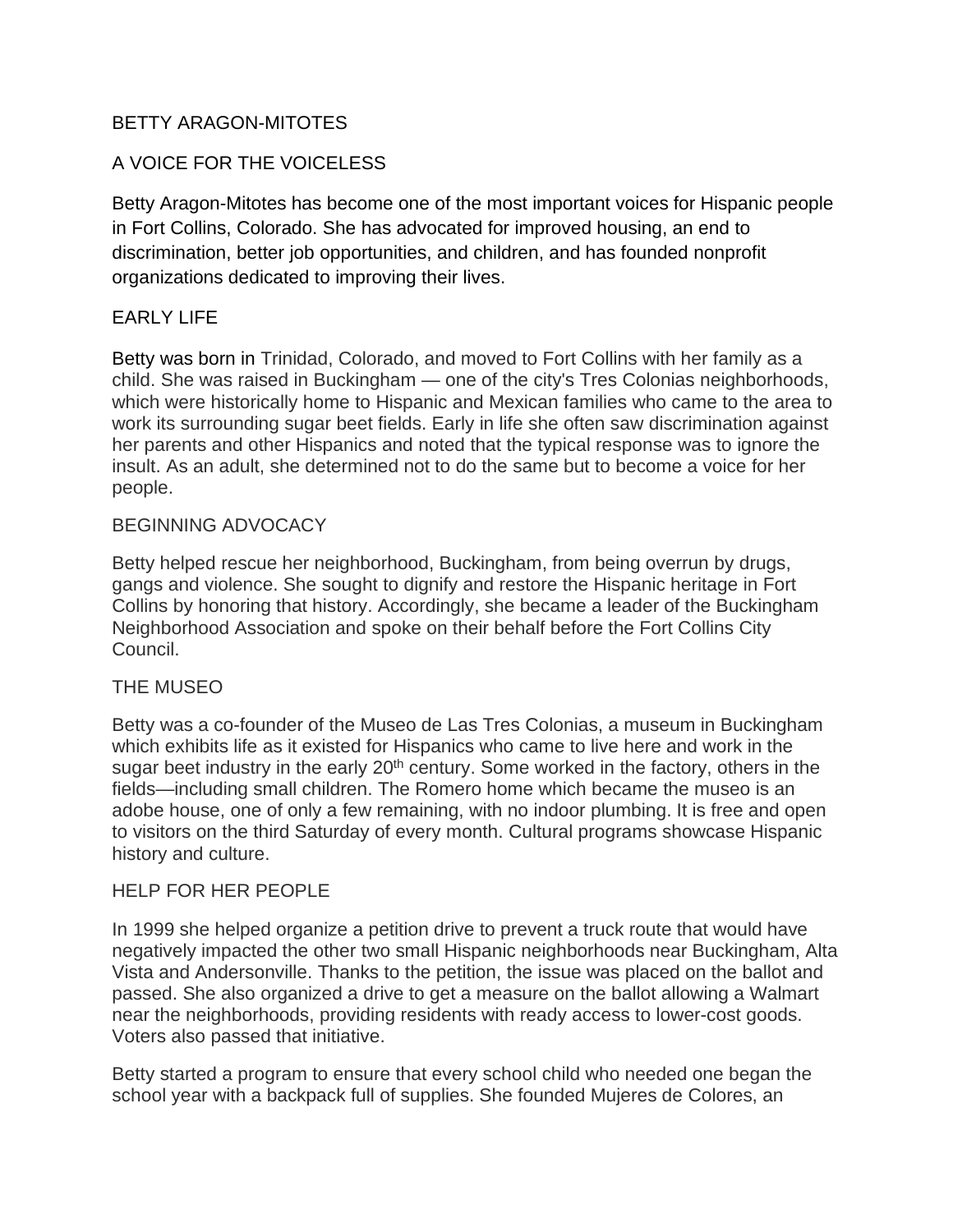organization for Hispanic women, and every year before Christmas she helps coordinate a posada, during which the children of the community come to the Museo to visit with Santa Claus and receive a gift. Families also receive food baskets. Periodic neighborhood clean-ups have also been part of her volunteer involvements.

## **DOCUMENTARIES**

Betty has produced two documentaries putting before the people of Fort Collins issues of discrimination that Hispanics continue to face. The first film, "Fort Collins: The Choice City for Whom?," addresses discrimination for all people of color, not only Hispanics, presenting historic and contemporary instances of mistreatment in this city. The newer film, "2020 Hispanic Community Voices: The Impact of Covid 19," focuses directly on how the 2020-21 pandemic has affected people of color, particularly in low-income brackets. It features several interviews with individuals who have been impacted and includes music scored by David Wiatrolik.

## VOLUNTEER ACTIVITIES

Lincoln Corridor Stake Holders Committee, Northside Committee, Neighborhood Cleanup

## AWARDS

SOL Award from the Latino Foundation Chosen as a Colorado Woman of Influence Honoree of Living Her Legacy, an art/education nonprofit in Fort Collins Martin Luther King Jr. Humanitarian Award

## HER LEGACY

Betty is a dedicated leader and supporter of social justice in our community. She strives to create and preserve the historical contributions of early Hispanic pioneers. A tireless advocate for the Hispanic community, she is co-founder of the Museo de las Tres Colonias.

## QUESTIONS:

- 1. Why is discrimination wrong?
- 2. What can be done to prevent it?
- 3. How should you respond to it, if it happens to you?

## TIMELINE

1999-petition drive to reroute trucks away from the three colonies

2000—Walmart petition and ballot initiative

2001—founding of the museo

2009-13—neighborhood clean-ups

2009-16—neighborhood night out

2012—Betty's Backpack Program

2015— "Choice City for Whom?" film